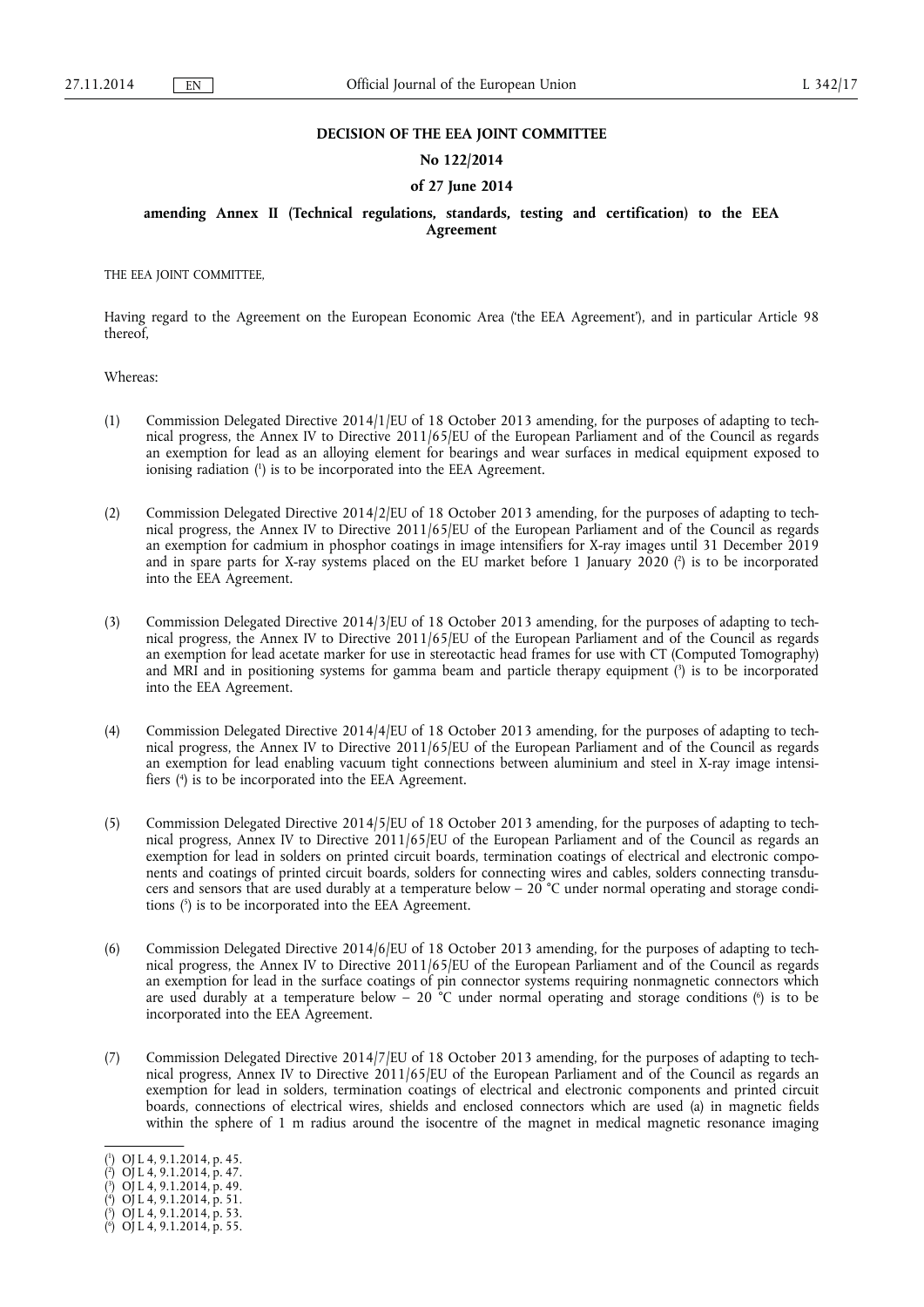equipment, including patient monitors designed to be used within this sphere, or (b) in magnetic fields within 1 m distance from the external surfaces of cyclotron magnets, magnets for beam transport and beam direction control applied for particle therapy (1 ) is to be incorporated into the EEA Agreement.

- (8) Commission Delegated Directive 2014/8/EU of 18 October 2013 amending, for the purposes of adapting to technical progress, Annex IV to Directive 2011/65/EU of the European Parliament and of the Council as regards an exemption for lead in solders for mounting cadmium telluride and cadmium zinc telluride digital array detectors to printed circuit boards (<sup>2</sup>) is to be incorporated into the EEA Agreement.
- (9) Commission Delegated Directive 2014/9/EU of 18 October 2013 amending, for the purposes of adapting to technical progress, the Annex IV to Directive 2011/65/EU of the European Parliament and of the Council as regards an exemption for lead and cadmium in metallic bonds creating superconducting magnetic circuits in MRI, SQUID, NMR (Nuclear Magnetic Resonance) or FTMS (Fourier Transform Mass Spectrometer) detectors (3) is to be incorporated into the EEA Agreement.
- (10) Commission Delegated Directive 2014/10/EU of 18 October 2013 amending, for the purposes of adapting to technical progress, Annex IV to Directive 2011/65/EU of the European Parliament and of the Council as regards an exemption for lead in alloys, as a superconductor or thermal conductor, used in cryo-cooler cold heads and/or in cryo-cooled cold probes and/or in cryo-cooled equipotential bonding systems, in medical devices (category 8) and/or in industrial monitoring and control instruments (4 ) is to be incorporated into the EEA Agreement.
- (11) Commission Delegated Directive 2014/11/EU of 18 October 2013 amending, for the purposes of adapting to technical progress, the Annex IV to Directive 2011/65/EU of the European Parliament and of the Council as regards an exemption for hexavalent chromium in alkali dispensers used to create photocathodes in X-ray image intensifiers until 31 December 2019 and in spare parts for X-ray systems placed on the EU market before 1 January 2020 (5 ) is to be incorporated into the EEA Agreement.
- (12) Commission Delegated Directive 2014/12/EU of 18 October 2013 amending, for the purposes of adapting to technical progress, the Annex IV to Directive 2011/65/EU of the European Parliament and of the Council as regards an exemption for lead in solders on printed circuit boards of detectors and data acquisition units for Positron Emission Tomographs which are integrated into Magnetic Resonance Imaging equipment (<sup>6</sup>) is to be incorporated into the EEA Agreement.
- (13) Commission Delegated Directive 2014/13/EU of 18 October 2013 amending, for the purposes of adapting to technical progress, the Annex IV to Directive 2011/65/EU of the European Parliament and of the Council as regards an exemption for lead in solders on populated printed circuit boards used in Directive 93/42/EEC class IIa and IIb mobile medical devices other than portable emergency defibrillators  $\binom{7}{1}$  is to be incorporated into the EEA Agreement.
- (14) Commission Delegated Directive 2014/14/EU of 18 October 2013 amending, for the purposes of adapting to technical progress, the Annex III to Directive 2011/65/EU of the European Parliament and of the Council as regards an exemption for 3,5 mg mercury per lamp in single capped compact fluorescent lamps for general lighting purposes < 30 W with a lifetime equal to or above 20 000 h (<sup>8</sup>) is to be incorporated into the EEA Agreement.
- (15) Commission Delegated Directive 2014/15/EU of 18 October 2013 amending, for the purposes of adapting to technical progress, the Annex IV to Directive 2011/65/EU of the European Parliament and of the Council as regards an exemption for lead, cadmium and hexavalent chromium in reused spare parts, recovered from medical devices placed on the market before 22 July 2014 and used in category 8 equipment placed on the market before 22 July 2021, provided that reuse takes place in auditable closed-loop business-to-business return systems, and that the reuse of parts is notified to the consumer (9 ) is to be incorporated into the EEA Agreement.
- ( 1 ) OJ L 4, 9.1.2014, p. 57.
- ( 2 ) OJ L 4, 9.1.2014, p. 59.
- ( 3 ) OJ L 4, 9.1.2014, p. 61.  $(4)$  OJ L 4, 9.1.2014, p. 63.
- $(5)$  OJ L 4, 9.1.2014, p. 65.
- ( 6 ) OJ L 4, 9.1.2014, p. 67.
- $(7)$  OJ L 4, 9.1.2014, p. 69.

<sup>(</sup> 8 ) OJ L 4, 9.1.2014, p. 71.

<sup>(</sup> 9 ) OJ L 4, 9.1.2014, p. 73.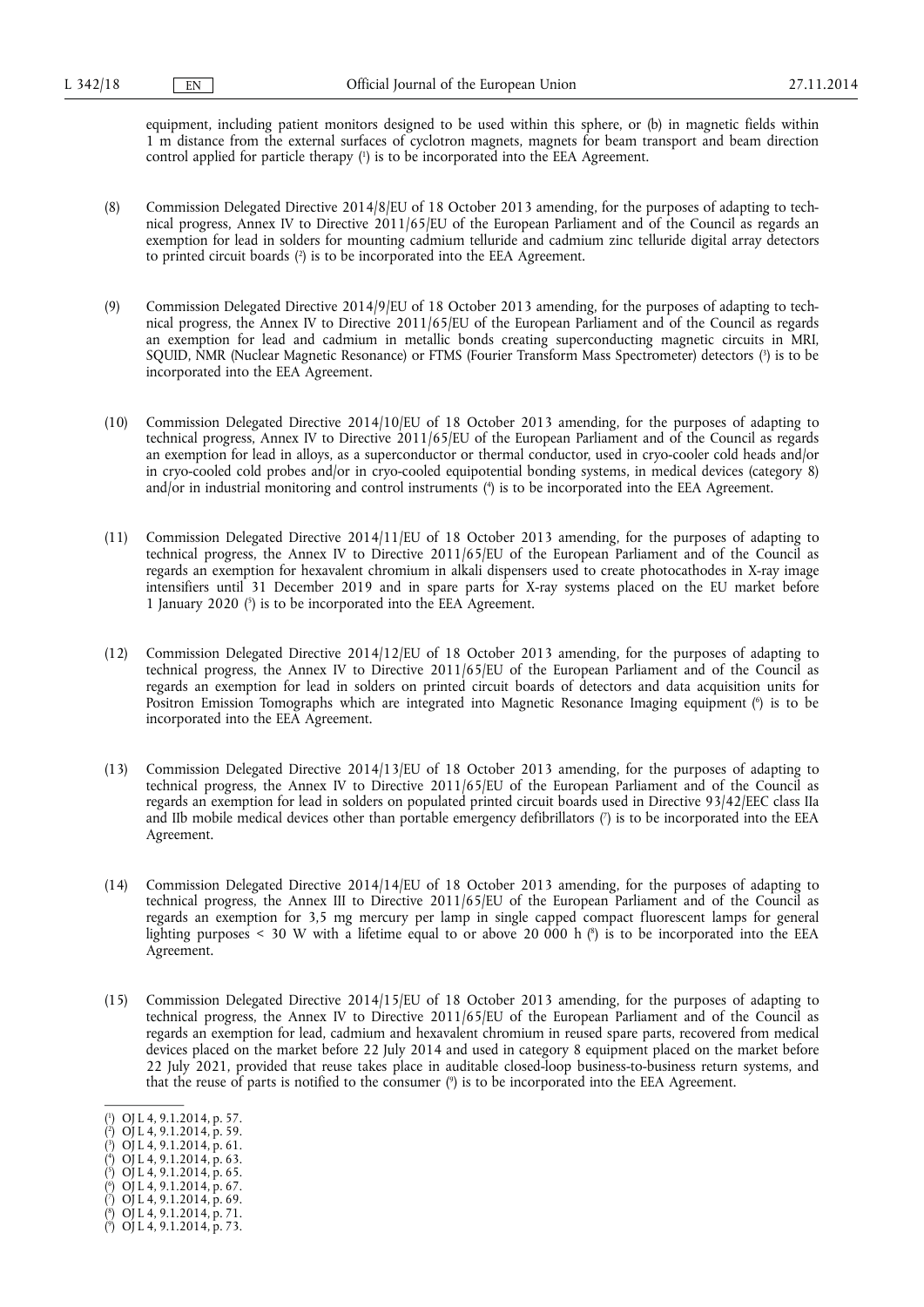- (16) Commission Delegated Directive 2014/16/EU of 18 October 2013 amending, for the purposes of adapting to technical progress, the Annex IV to Directive 2011/65/EU of the European Parliament and of the Council as regards an exemption for lead as an activator in the fluorescent powder of discharge lamps when used for extracorporeal photopheresis lamps containing BSP (BaSi<sub>2</sub>O<sub>5</sub>:Pb) phosphors (<sup>1</sup>) is to be incorporated into the EEA Agreement.
- (17) Annex II to the EEA Agreement should therefore be amended accordingly,

HAS ADOPTED THIS DECISION:

#### *Article 1*

The following indents are added in point 12q (Directive 2011/65/EU of the European Parliament and of the Council) of Chapter XV of Annex II to the EEA Agreement:

- '— **32014 L 0001**: Commission Delegated Directive 2014/1/EU of 18 October 2013 (OJ L 4, 9.1.2014, p. 45),
- **32014 L 0002**: Commission Delegated Directive 2014/2/EU of 18 October 2013 (OJ L 4, 9.1.2014, p. 47),
- **32014 L 0003**: Commission Delegated Directive 2014/3/EU of 18 October 2013 (OJ L 4, 9.1.2014, p. 49),
- **32014 L 0004**: Commission Delegated Directive 2014/4/EU of 18 October 2013 (OJ L 4, 9.1.2014, p. 51),
- **32014 L 0005**: Commission Delegated Directive 2014/5/EU of 18 October 2013 (OJ L 4, 9.1.2014, p. 53),
- **32014 L 0006**: Commission Delegated Directive 2014/6/EU of 18 October 2013 (OJ L 4, 9.1.2014, p. 55),
- **32014 L 0007**: Commission Delegated Directive 2014/7/EU of 18 October 2013 (OJ L 4, 9.1.2014, p. 57),
- **32014 L 0008**: Commission Delegated Directive 2014/8/EU of 18 October 2013 (OJ L 4, 9.1.2014, p. 59),
- **32014 L 0009**: Commission Delegated Directive 2014/9/EU of 18 October 2013 (OJ L 4, 9.1.2014, p. 61),
- **32014 L 0010**: Commission Delegated Directive 2014/10/EU of 18 October 2013 (OJ L 4, 9.1.2014, p. 63),
- **32014 L 0011**: Commission Delegated Directive 2014/11/EU of 18 October 2013 (OJ L 4, 9.1.2014, p. 65),
- **32014 L 0012**: Commission Delegated Directive 2014/12/EU of 18 October 2013 (OJ L 4, 9.1.2014, p. 67),
- **32014 L 0013**: Commission Delegated Directive 2014/13/EU of 18 October 2013 (OJ L 4, 9.1.2014, p. 69),
- **32014 L 0014**: Commission Delegated Directive 2014/14/EU of 18 October 2013 (OJ L 4, 9.1.2014, p. 71),
- **32014 L 0015**: Commission Delegated Directive 2014/15/EU of 18 October 2013 (OJ L 4, 9.1.2014, p. 73),
- **32014 L 0016**: Commission Delegated Directive 2014/16/EU of 18 October 2013 (OJ L 4, 9.1.2014, p. 75).'

## *Article 2*

The texts of Delegated Directives 2014/1/EU, 2014/2/EU, 2014/3/EU, 2014/4/EU, 2014/5/EU, 2014/6/EU, 2014/7/EU, 2014/8/EU, 2014/9/EU, 2014/10/EU, 2014/11/EU, 2014/12/EU, 2014/13/EU, 2014/14/EU, 2014/15/EU and 2014/16/EU in the Icelandic and Norwegian languages, to be published in the EEA Supplement to the *Official Journal of the European Union*, shall be authentic.

<sup>(</sup> 1 ) OJ L 4, 9.1.2014, p. 75.